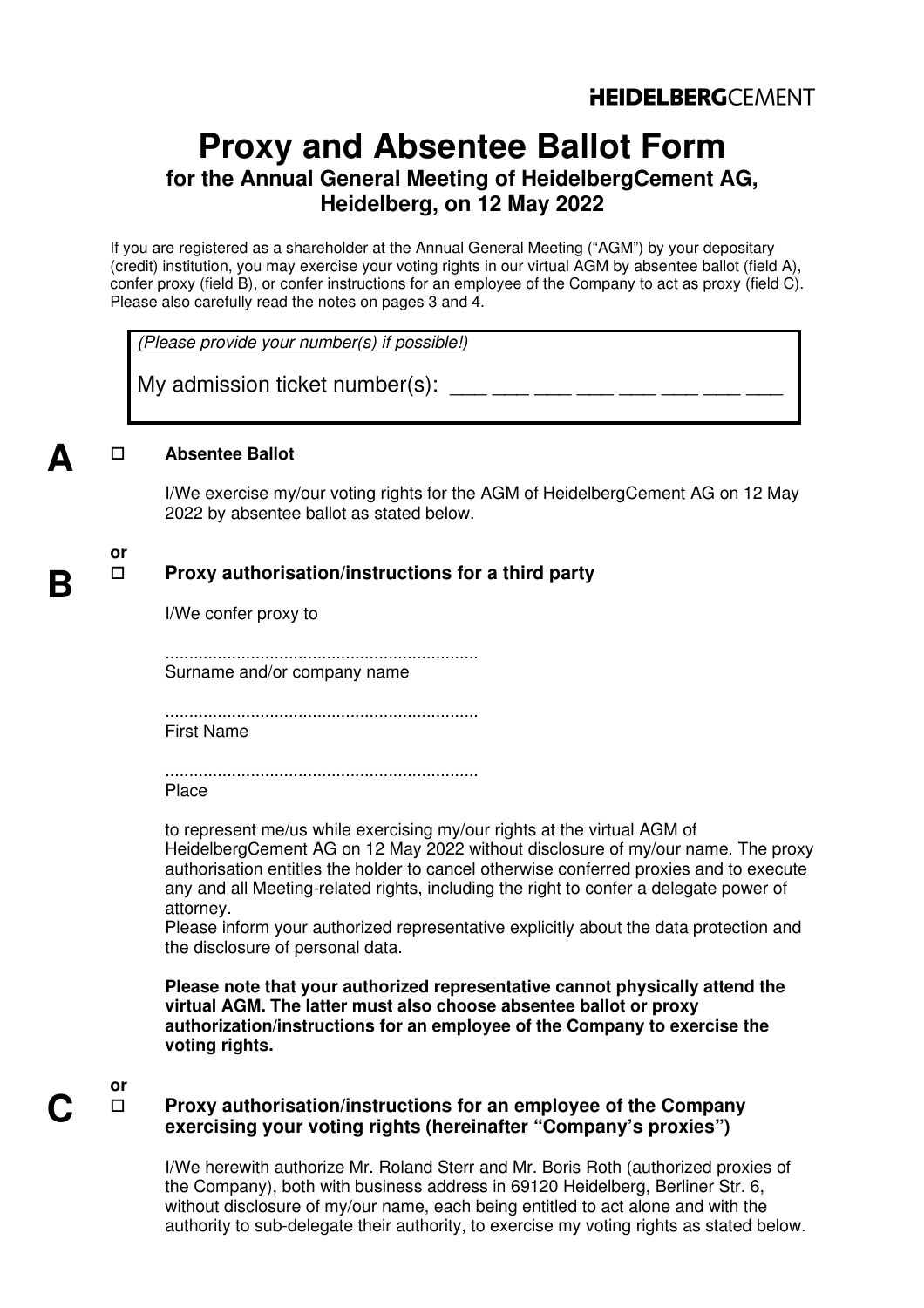If you do not place a cross in any of the boxes A, B or C, and/or do not sign the proxy or insert a readable declaration, in which your person is named, but place a cross in the boxes related to the motions listed below, you exercise your voting right by absentee ballot, irrespective of whether or not you have placed a cross in the box in field A.

## **Motions listed below in accordance with the publication of the agenda in the Federal Gazette**

| 2.       | Appropriation of the balance sheet profit                                                                                                                                                                                                                                                                                                                                    | Yes<br>п                                                                  | No<br>$\Box$                                                                                                    |
|----------|------------------------------------------------------------------------------------------------------------------------------------------------------------------------------------------------------------------------------------------------------------------------------------------------------------------------------------------------------------------------------|---------------------------------------------------------------------------|-----------------------------------------------------------------------------------------------------------------|
| 3.       | Discharge of the Managing Board for the 2021 financial year                                                                                                                                                                                                                                                                                                                  |                                                                           |                                                                                                                 |
|          | Dr. Dominik von Achten<br>a)<br>b)<br>Dr. Lorenz Näger<br>René Aldach<br>C)<br>Kevin Gluskie<br>d)<br>Hakan Gurdal<br>e)<br>f)<br>Ernest Jelito<br>Dr. Nicola Kimm<br>g)<br>Dennis Lentz<br>h)<br>Jon Morrish<br>i)<br>Chris Ward<br>j)                                                                                                                                      | □<br>□<br>□<br>п<br>◻<br>◻<br>□<br>□<br>□<br>$\Box$                       | □<br>$\Box$<br>$\Box$<br>$\Box$<br>$\Box$<br>$\Box$<br>$\Box$<br>$\Box$<br>$\Box$<br>$\Box$                     |
| 4.       | Discharge of the Supervisory Board for the 2021 financial year                                                                                                                                                                                                                                                                                                               |                                                                           |                                                                                                                 |
|          | Fritz-Jürgen Heckmann<br>a)<br><b>Heinz Schmitt</b><br>b)<br>Barbara Breuninger<br>C)<br><b>Birgit Jochens</b><br>$\mathsf{d}$<br>Ludwig Merckle<br>e)<br><b>Tobias Merckle</b><br>f)<br>Luka Mucic<br>g)<br>Dr. Ines Ploss<br>h)<br>Peter Riedel<br>i)<br>$\mathbf{j}$<br>Werner Schraeder<br>Margret Suckale<br>k)<br>$\vert$<br>Univ.-Prof. Dr. Marion Weissenberger-Eibl | □<br>□<br>□<br>п.<br>◻<br>□<br>п.<br>□<br>$\Box$<br>□<br>$\Box$<br>$\Box$ | □<br>$\Box$<br>$\Box$<br>$\Box$<br>$\Box$<br>$\Box$<br>$\Box$<br>$\Box$<br>$\Box$<br>$\Box$<br>$\Box$<br>$\Box$ |
| 5.<br>6. | Appointment of the auditor for the 2022 financial year<br>Election of substitute members of the Supervisory Board                                                                                                                                                                                                                                                            | □                                                                         | $\Box$                                                                                                          |
|          | Dr. Bernd Scheifele<br>a)<br>Dr. Sopna Sury<br>b)                                                                                                                                                                                                                                                                                                                            | $\Box$<br>$\Box$                                                          | □<br>$\Box$                                                                                                     |
| 7.       | Approval of the remuneration report for the 2021 financial year                                                                                                                                                                                                                                                                                                              | □                                                                         | $\Box$                                                                                                          |

……………………………………………………………. **Place, date, signature(s) or readable declaration, in which the person making the declaration is named**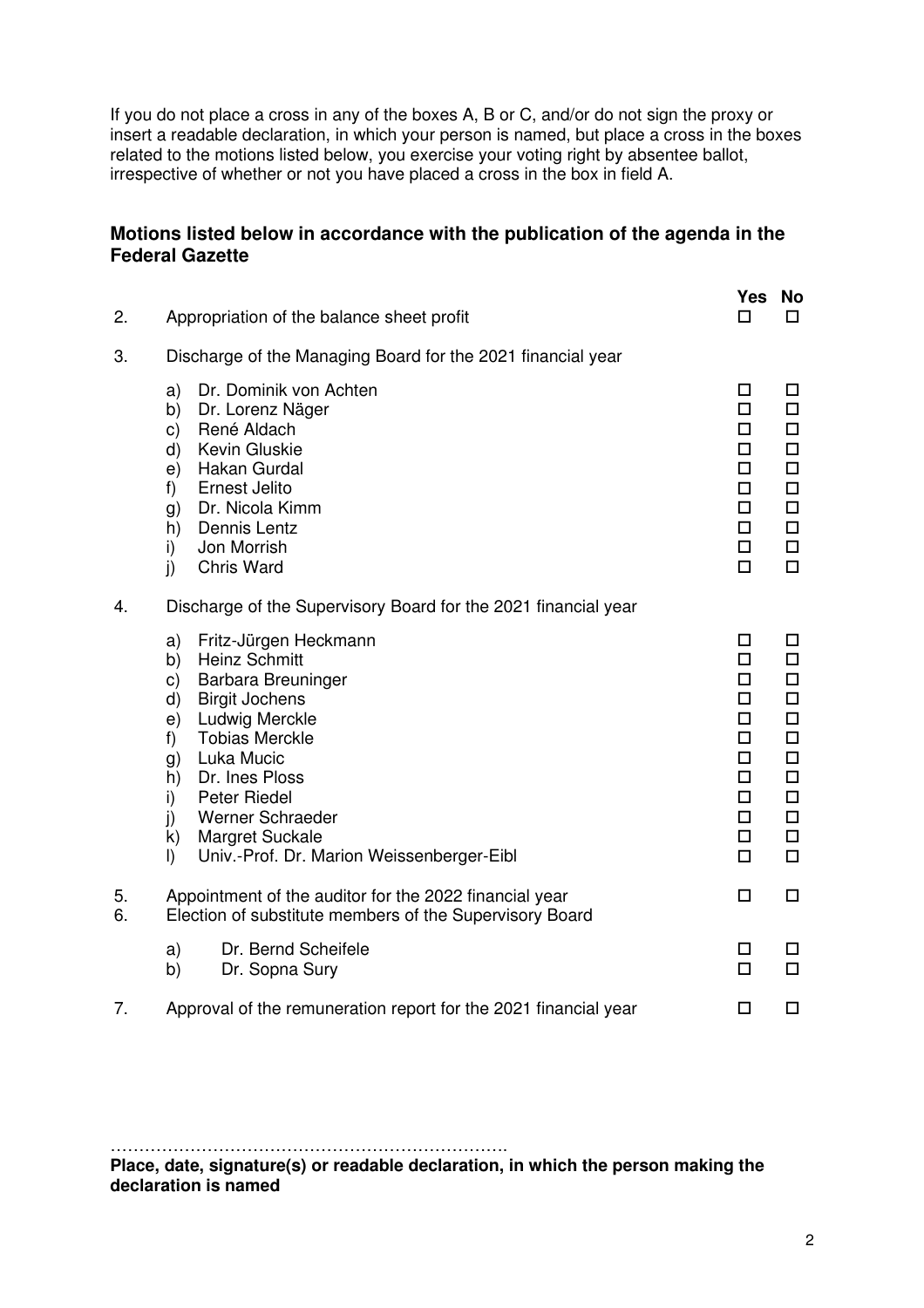## **Notes**

#### **On the exercise of voting rights by absentee ballot and/or proxy authorisation instructions for a third party or the Company's proxies**

Against the background of the ongoing coronavirus pandemic and the resulting uncertainties regarding the possibilities and requirements for holding large events and for reasons of health protection for our employees, service providers and shareholders, the Managing Board, with the approval of the Supervisory Board, pursuant to section 1 para. 2 of the German Act on Measures in Corporate, Cooperative, Association, Foundation and Condominium Law to Combat the Effects of the coronavirus pandemic of 27 March 2020 (BGBl. I 2020, p. 570), amended by the Amending Acts of 22 December 2020 (BGBl. I 2020, p. 3332), of 7 July 2021 (BGBl. I 2021, p. 2437) and of 10 September 2021 (BGBl. I 2021, p. 4153) (hereinafter "**COVID-19 Act**"), has decided that the Annual General Meeting will be held as a virtual general meeting without the physical presence of the shareholders or their proxies (with the exception of the Company's proxies). The Annual General Meeting shall be held in the presence of the Chairman of the Supervisory Board and the Chairman of the Managing Board and other members of the Supervisory Board and the Managing Board, the proxies of the Company and a notary public commissioned to record the minutes of the Annual General Meeting at the Company's offices in Heidelberg, Berliner Strasse 6.

The holding of the Ordinary General Meeting 2022 as a virtual General Meeting in accordance with the COVID-19 Act will lead to modifications in the procedures of the General Meeting and in the rights of the shareholders.

If you are registered to attend the AGM as a shareholder duly and on time, you may exercise your voting right either by absentee ballot or have it exercised by the Company's proxies. Moreover, you may also have your voting right exercised by a third party (proxy) by way of absentee ballot or granting a sub-proxy to the Company's proxies. For this purpose, please use preferably the respective online form in the internet-based InvestorPortal (hereinafter "**InvestorPortal**") or the respective form printed on your admission ticket, or pages 1 and 2 of this form; when exercising your voting right by absentee ballot or via the Company's proxies, the use of these forms is obligatory. Please note that the use of this form is not a substitute for the due registration for the AGM.

Please choose on page 1 of this form the desired options (field A, B or C) by placing a cross and, in case of field A or C, confer voting instructions for all resolution motions. Place a cross in the "Yes" box to denote your consent and in the "No" box to voice your rejection. No entry at all will be deemed to be an abstention. Double entries will be discarded as invalid. Please sign the form conferring proxy authorisation/instructions for a third party or the Company's proxies or insert a readable declaration, in which your person is named. Without such a completion, your voting instructions are deemed to be an absentee ballot form.

Proxy authorisation/instructions for a third party (field B), its modification, its revocation and proof of authorisation must be received at the latest by midnight (CEST) on 11 May 2022, at the address: HeidelbergCement AG, c/o Computershare Operations Center, 80249 Munich or by email to the email address: HCAG-HV2022@computershare.de. Via the InvestorPortal, the proxy can be issued, changed, revoked and proof of authorisation given until the end of the AGM.

The receipt at the Company shall be decisive in all cases.

The admission ticket for the virtual AGM also contains access data for the InvestorPortal as well as an integrated form for the submission of proxy authorisations/instructions for a third party and Absentee ballots, as well as further explanations. Via this InvestorPortal it is possible to grant a proxy to a third party, change it, revoke it and provide proof of authorization until the end of the AGM. The InvestorPortal can be reached via the Company's website:

https://www.heidelbergcement.com/en/annual-general-meeting-2022

Absentee votes (field A) or proxy authorisation/instructions for the Company's proxies (field C) must be received at the latest by midnight (CEST) on 11 May 2022, at the address: HeidelbergCement AG, c/o Computershare Operations Center, 80249 Munich or via e-mail to the e-mail-address: HCAG-HV2022@computershare.de. The same applies to the amendment and the cancellation of absentee votes and proxy authorisation/instructions for the Company's proxies. Via the InvestorPortal, the votes